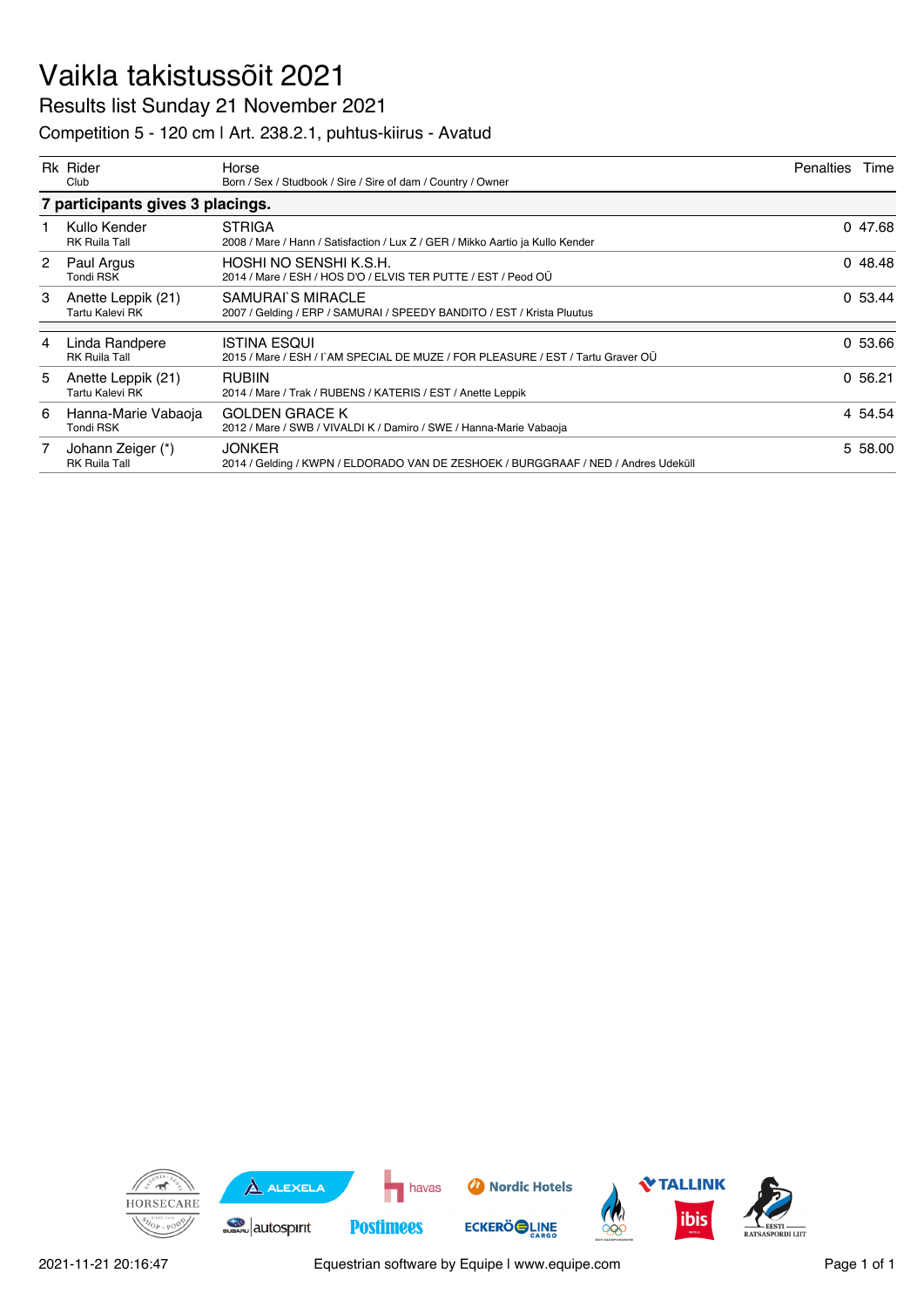### Results list Sunday 21 November 2021

#### Competition 6 - 130 cm | Art. 238.2.2, ühed ümberhüpped - Juunioride SMV

|   | <b>Rk</b> Rider<br>Club                            | Horse<br>Born / Sex / Studbook / Sire / Sire of dam / Country / Owner                                              |          | Penalties Time Penalties Time |         |
|---|----------------------------------------------------|--------------------------------------------------------------------------------------------------------------------|----------|-------------------------------|---------|
|   | 12 participants gives 5 placings.                  |                                                                                                                    |          |                               |         |
|   | Mia-Marleen Lanno (16)<br><b>Tondi RSK</b>         | <b>BRENNET</b><br>2013 / Gelding / ESH / BRANDON / TERROR / EST / Riin & Üllar Lanno                               | 0.53.23  |                               | 0.30.78 |
| 2 | Johanna Jürisson (16)<br><b>Tondi RSK</b>          | NINETY-NINE<br>2012 / Gelding / ESH / NABAB DE REVE / CLINTON / EST / Jüripoja Tall OÜ                             | 0.53.54  |                               | 6 43.05 |
| 3 | Emili-Loore Vabaoja (15) CATTREPEL GO<br>Tondi RSK | 2013 / Gelding / Holst / Clarimo / Caretino / GER / Madis Vabaoja                                                  | 0.55.78  |                               | 9 42.76 |
| 4 | <b>SA Tallinna RK</b>                              | Romi Emily Roomet (15) AZTEC DE KOEKENHUYZE<br>2010 / Gelding / SF / Fusain du Defey / Obourg / BEL / Roger Roomet | 4 51.96  |                               |         |
| 5 | Doris Mänd (18)<br><b>ESHKS</b>                    | <b>WARCELLARI V</b><br>2015 / Gelding / ESH / WILANDER / CALVINO Z / EST / OÜ Norest Trans                         | 4 54.88  |                               |         |
| 6 | Lissy-Ann Tilk (18)<br><b>Tondi RSK</b>            | EX`ROYAL<br>2013 / Gelding / ESH / EX CALIBUR / CHAMBERTIN / EST / Maila Kukk                                      | 4 55.52  |                               |         |
| 7 | Lene Varula (16)<br>Viljandimaa RSK                | <b>IT'S ME</b><br>2013 / Gelding / KWPN / CHARISMA / NIAGARA / NED / Claribel OÜ                                   | 4 56.96  |                               |         |
| 8 | Heleene Pruunsild (17)<br><b>ESHKS</b>             | CAMARA Z<br>2011 / Mare / Zang / CAROSSO VDL / KALYPSO / BEL / Parvel Pruunsild                                    | 4 57.77  |                               |         |
| 9 | Ann Öpik (15)<br>Não RK                            | <b>WARLOCK</b><br>2009 / Gelding / ESH / VANCO Z / MARATON / EST / Ann Öpik                                        | 8 52.87  |                               |         |
|   | 10 Lembe Hunt (17)<br><b>SA Tallinna RK</b>        | <b>MOON WAY</b><br>2013 / Gelding / Hann / Monte Bellini / Clinton II / GER / Anna Veisman                         | 8 55.38  |                               |         |
|   | 11 Triinu Riisberg (14)<br><b>Tartu Kalevi RK</b>  | <b>ISTHAR ESQUI</b><br>2014 / Gelding / ESH / I`AM SPECIAL DE MUZE / ORLANDO / EST / OÜ Locorum                    | 8 83.06  |                               |         |
|   | 12 Nora Moosar (14)<br><b>RK Ruila Tall</b>        | <b>BAHHE</b><br>2011 / Mare / ESH / BISON / 151 POJEDINOK 66 / EST / Merle Tamm                                    | 12 61.81 |                               |         |

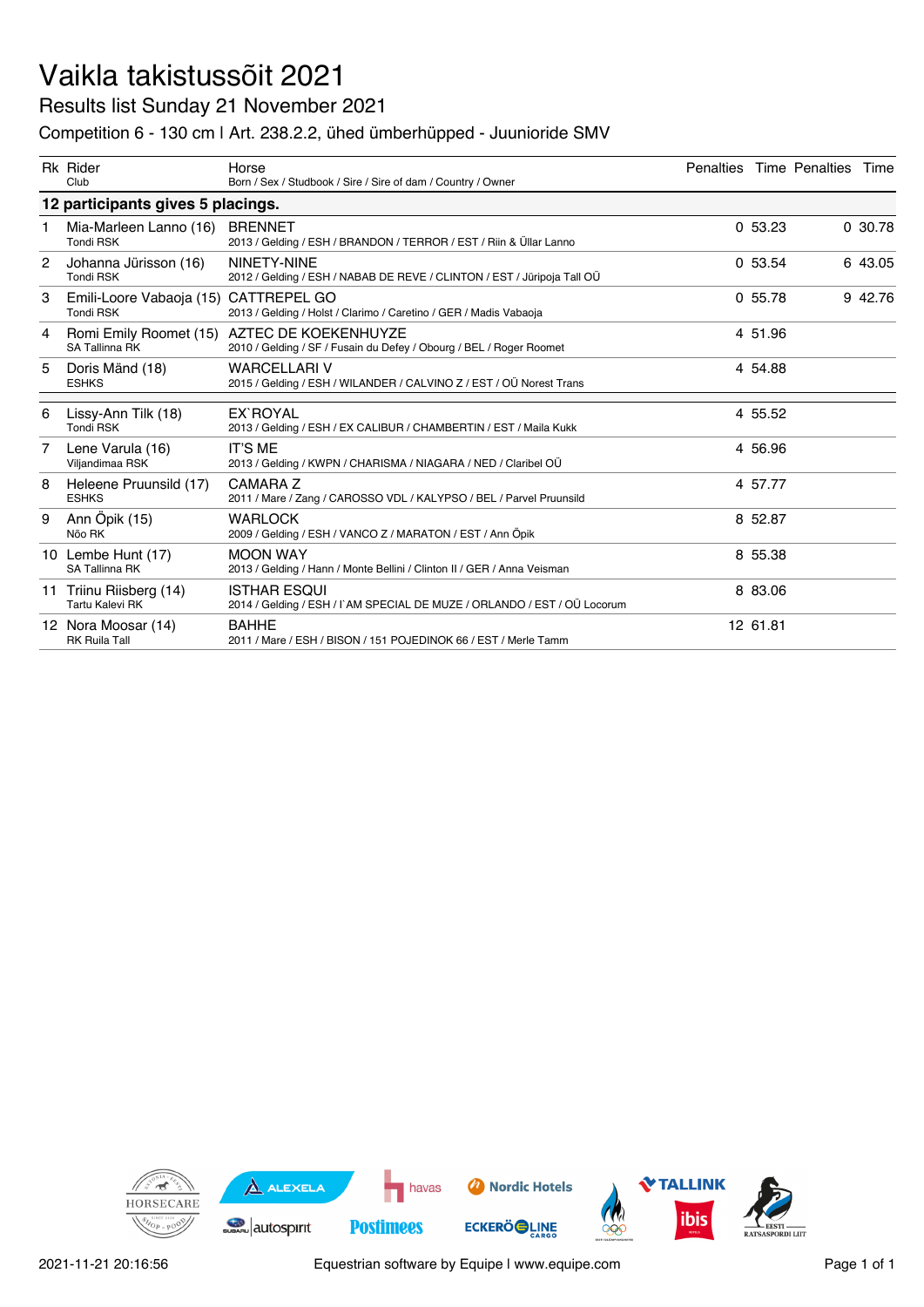Results list Sunday 21 November 2021

#### Competition 7 - 135 cm | Art. 238.2.2, ühed ümberhüpped - Noorte SMV

|                | <b>Rk</b> Rider<br>Club                             | Horse<br>Born / Sex / Studbook / Sire / Sire of dam / Country / Owner                               | Penalties Time Penalties Time |          |  |
|----------------|-----------------------------------------------------|-----------------------------------------------------------------------------------------------------|-------------------------------|----------|--|
|                | 12 participants gives 5 placings.                   |                                                                                                     |                               |          |  |
|                | Lene Varula (16)<br>Viliandimaa RSK                 | <b>LOPEZ</b><br>2009 / Stallion / Hann / Lordanos / Glückspilz / GER / Claribel OÜ                  |                               | 065.07   |  |
| $\overline{2}$ | Mirell Luts (19)<br>Tartu Kalevi RK                 | <b>MOMENTUM</b><br>2012 / Gelding / AES / KANNAN / QUANTUM / GBR / Mauno Murrut                     |                               | 4 62.97  |  |
| 3              | Lissy-Ann Tilk (18)<br><b>Tondi RSK</b>             | EX`ROYAL<br>2013 / Gelding / ESH / EX CALIBUR / CHAMBERTIN / EST / Maila Kukk                       |                               | 4 65.01  |  |
| 4              | Mia-Marleen Lanno (16) HALOUBET<br><b>Tondi RSK</b> | 2012 / Gelding / KWPN / Diamant de semilly / Mr. Blue / NED / Riin Lanno OÜ                         |                               | 4 66.04  |  |
| 5              | Triinu Riisberg (14)<br><b>Tartu Kalevi RK</b>      | <b>ISTHAR ESQUI</b><br>2014 / Gelding / ESH / I`AM SPECIAL DE MUZE / ORLANDO / EST / OÜ Locorum     |                               | 4 67.42  |  |
|                |                                                     | <b>PICCOLINA</b>                                                                                    |                               |          |  |
| 6              | Elizabeth Põder (19)<br><b>RK Ruila Tall</b>        | 2006 / Mare / ESH / A PIKACHU DE MUZE / GEPATIT (GEPATITS) / EST / Jaanus Põder                     |                               | 4 69.28  |  |
| 7              | Heleene Pruunsild (17)<br><b>ESHKS</b>              | CAMARA Z<br>2011 / Mare / Zang / CAROSSO VDL / KALYPSO / BEL / Parvel Pruunsild                     |                               | 7 80.43  |  |
| 8              | Ann Öpik (15)<br>Nõo RK                             | <b>WARLOCK</b><br>2009 / Gelding / ESH / VANCO Z / MARATON / EST / Ann Öpik                         |                               | 10 76.08 |  |
| 9              | Anette Leppik (21)<br>Tartu Kalevi RK               | <b>RUBIIN</b><br>2014 / Mare / Trak / RUBENS / KATERIS / EST / Anette Leppik                        |                               | 11 79.09 |  |
|                | 10 Elizabeth Põder (19)<br><b>RK Ruila Tall</b>     | NERO VD HAGEN Z<br>2011 / Gelding / Zang / Numero Uno / Concerto II / NED / Patre Investeeringud OÜ |                               | 15 82.48 |  |
|                | 11 Anette Leppik (21)<br><b>Tartu Kalevi RK</b>     | SAMURAI`S MIRACLE<br>2007 / Gelding / ERP / SAMURAI / SPEEDY BANDITO / EST / Krista Pluutus         |                               | 17 73.14 |  |
|                | Saskia Maripuu (19)<br><b>RK Ruila Tall</b>         | <b>RHIANNA</b><br>2008 / Mare / KWPN / ACOLINO / LARENCO / NED / Sahhara OÜ                         | EL                            |          |  |